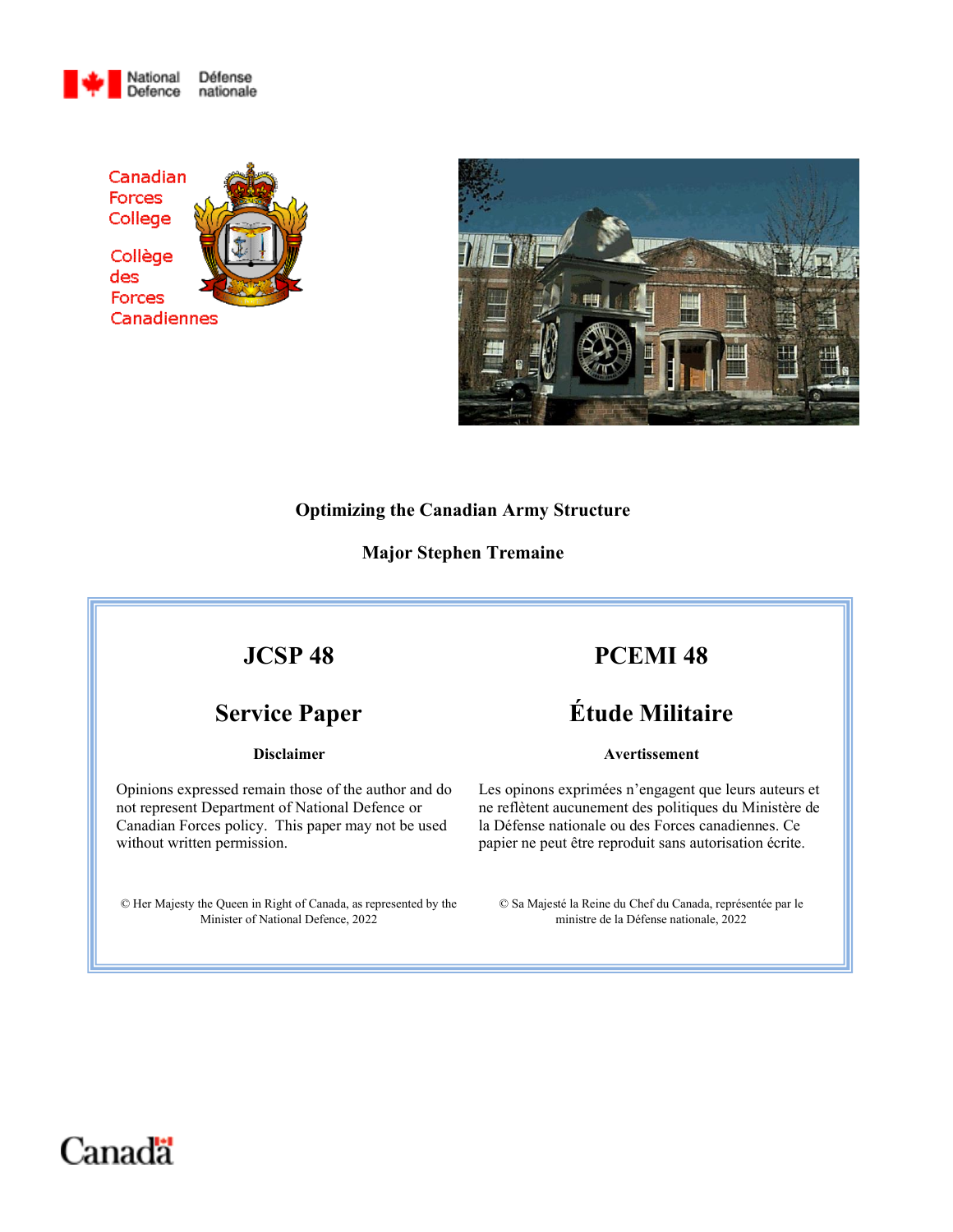### CANADIAN FORCES COLLEGE – COLLEGE DES FORCES CANADIENNES

JCSP 48 – PCEMI 48 2021 – 2022

Service Paper – Etude militaire

#### **Optimizing the Canadian Army Structure**

#### **Major Stephen Tremaine**

*"This paper was written by a student attending the Canadian Forces College in fulfilment of one of the requirements of the Course of Studies. The paper is a scholastic document, and thus contains facts and opinions, which the author alone considered appropriate and correct for the subject. It does not necessarily reflect the policy or the opinion of any agency, including the Government of Canada and the Canadian Department of National Defence. This paper may not be released, quoted or copied, except with the express permission of the Canadian Department of National Defence."* 

*"La presente etude a ete redigee par un stagiaire du College des Forces canadiennes pour satisfaire a l'une des exigences du cours. L'etude est un document qui se rapporte au cours et contient donc des faits et des opinions que seul l'auteur considere appropries et convenables au sujet. Elle ne reflete pas necessairement la politique ou l'opinion d'un organisme quelconque, y compris le gouvernement du Canada et le ministere de la Defense nationale du Canada. Il est defendu de diffuser, de citer ou de reproduire cette etude sans la permission expresse du ministere de la Defense nationale."*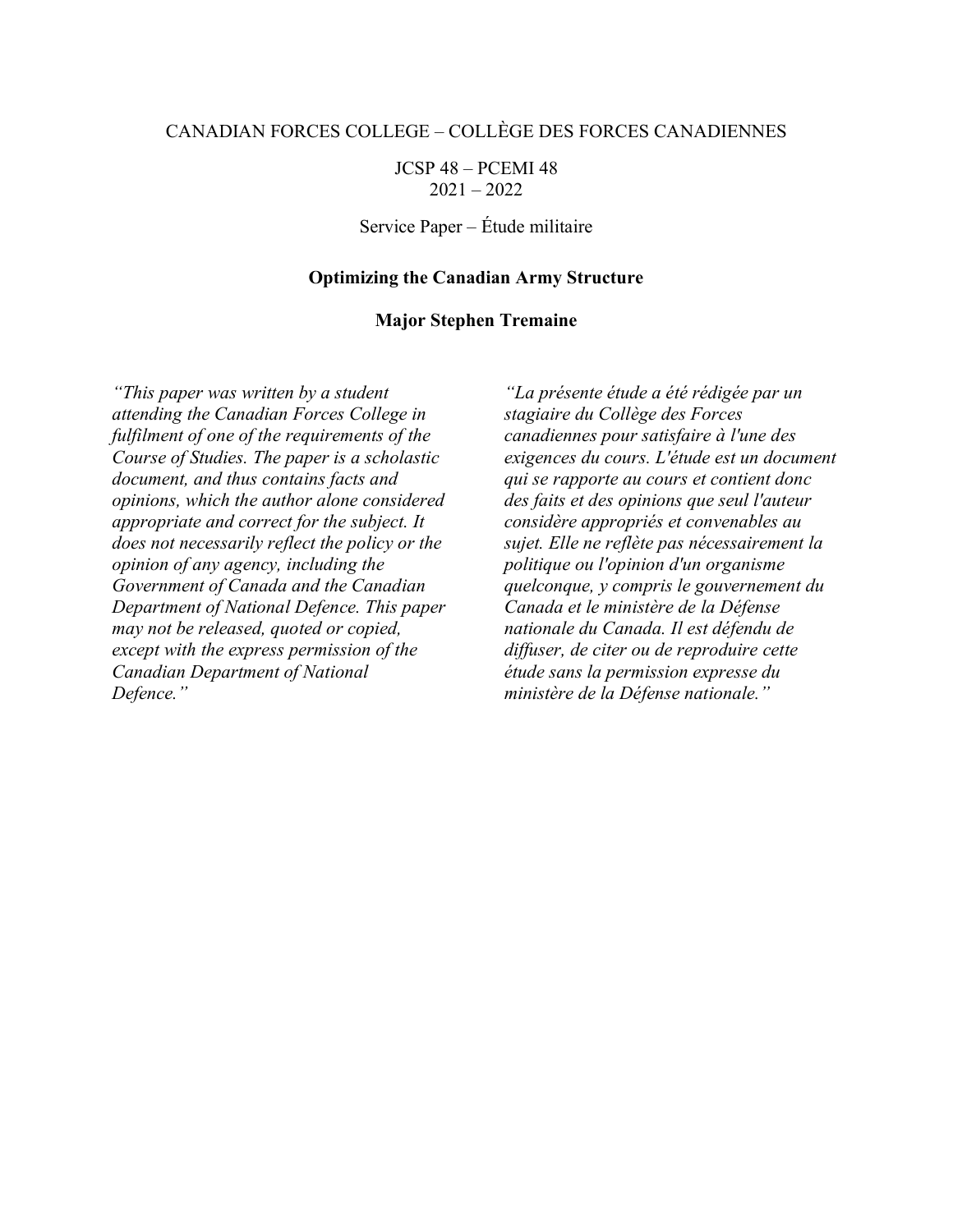## **OPTIMIZING THE CANADIAN ARMY STRUCTURE**

## **AIM**

1. The aim of this paper is to outline inefficiencies in the current Canadian Army (CA) organization, contrast it to allied armies and propose changes towards optimizing the structure to enable reconstitution and meet future threats.

# **INTRODUCTION**

2. The Canadian Armed Forces (CAF) is experiencing significant personnel shortages. As of November 2021, the CAF indicated it was short 12,000 troops while an additional 10,000 were untrained, sick, or injured.<sup>1</sup> For a force intent on growing to 71,500 personnel, this shortfall of personnel is substantial.2 The CA has not been spared from this. While it was contracting prior to the pandemic, the disruptions initiated by the COVID-19 pandemic, whether justified disruptions or self-inflicted wounds (by ceasing training and recruitment efforts), has exacerbated the situation into what can now be called a crisis. Forecasts indicate the CA will be short approximately 8,000 full time personnel by 2023. <sup>3</sup> While these shortages need to be addressed through recruitment and retention efforts, recruiting and training new personnel is a slow process requiring significant investment into individual training (IT) in the form of instructors that are currently in insufficient supply. Many of the CA's Force 2025 objectives, including enhancing readiness, preserving force ratios, reinforcing institutional support and Canadian Ranger enhancement, also require more personnel. <sup>4</sup> Accordingly, the CA needs to take bold action to maximize efficiencies with existing personnel to meet its training requirements, and support its modernization efforts while still answering its operational remits. In order to realize these efficiencies, this paper is proposing a bold reorganization of the CA structure that achieves greater efficiencies through economies of scale while simultaneously ensuring correctly apportioned and better enabled headquarters.

## **DISCUSSION**

# UNITED STATES' (US) ARMY ORGANIZATION

3. Before examining the CA structure, it is beneficial to look at some other armies for considerations of best practices. The US Army is one of the largest armies in the world and as such has many divisions with some degree of variation. Despite variation, there remains a high degree of uniformity. This uniformity enables efficiency and scalability. Their divisions all consist of two to four Brigades, divisional artillery, a combat aviation brigade, and sustainment brigades. Although there are a few exceptions,

<sup>&</sup>lt;sup>1</sup> The Canadian Press, "Military Dealing With More Than 10,000 Unfilled Positions Amid Growing Pressures," National Post, 18 January 2022.

<sup>2</sup> *Strong, Secure, Engaged: Canada's Defence Policy*, Canada. Department of National Defence, 2017. 33.

<sup>3</sup> JCSP Research Topic List, Canadian Forces College 2021/2022, 12.

<sup>4</sup> "Force 2025" Canadian Army video, 7:36.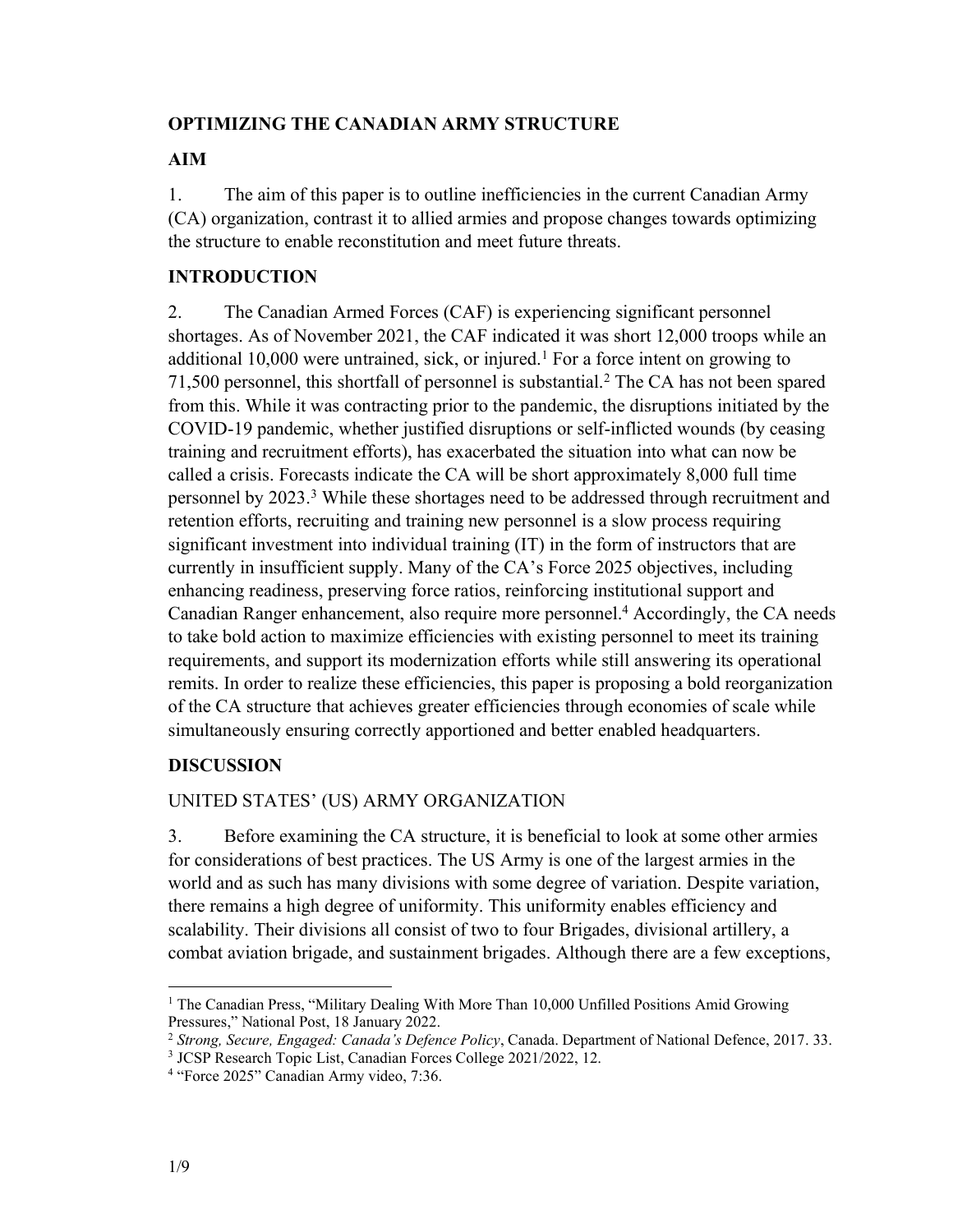their divisions are almost entirely segregated by component being either Regular Force or National Guard Divisions. At the brigade level, although there are numerous armoured brigades, the majority of brigades are infantry centric. The typical brigade consists of three infantry units, a cavalry regiment, an artillery regiment, an engineer battalion and a support battalion. Manoeuvre elements are normally segregated at the divisional level by type of force (light, medium, heavy) or by capability (airborne).<sup>5</sup> Focus by type of component and capability, while simultaneously ensuring appropriate levels of manoeuvre, combat support (CS) and combat service support (CSS) ensures that all the divisions in the US Army have a high degree of efficiency, combat capability and selfsufficiency. The 10<sup>th</sup> Mountain Division structure is provided as a proxy for what a typical US Army Division looks like.



**Figure 1: 10th Mountain Division Organization6**

# AUSTRALIAN ARMY FORCES COMMAND

4. Forces Command in the Australian Army commands a series of regular force direct report brigades, their Royal Military College as well as 2<sup>nd</sup> Division, which is comprised of the Australian Army's reserve force. Its regular force brigades include three brigades, a CS brigade, an aviation brigade, and a CSS brigade. Their three manoeuvre brigades are symmetrical containing one unit each of armoured, motorized infantry, light infantry, engineer, artillery, signals and CSS. 7

<sup>5</sup> US Army Forces Command, Accessed 23 January 2022.<https://www.forscom.army.mil/> <sup>6</sup> Ibid

<sup>7</sup> The Australian Army Organisation Structure, accessed 23 January 2022. [https://www.army.gov.au/our](https://www.army.gov.au/our-people/organisation-structure)[people/organisation-structure](https://www.army.gov.au/our-people/organisation-structure)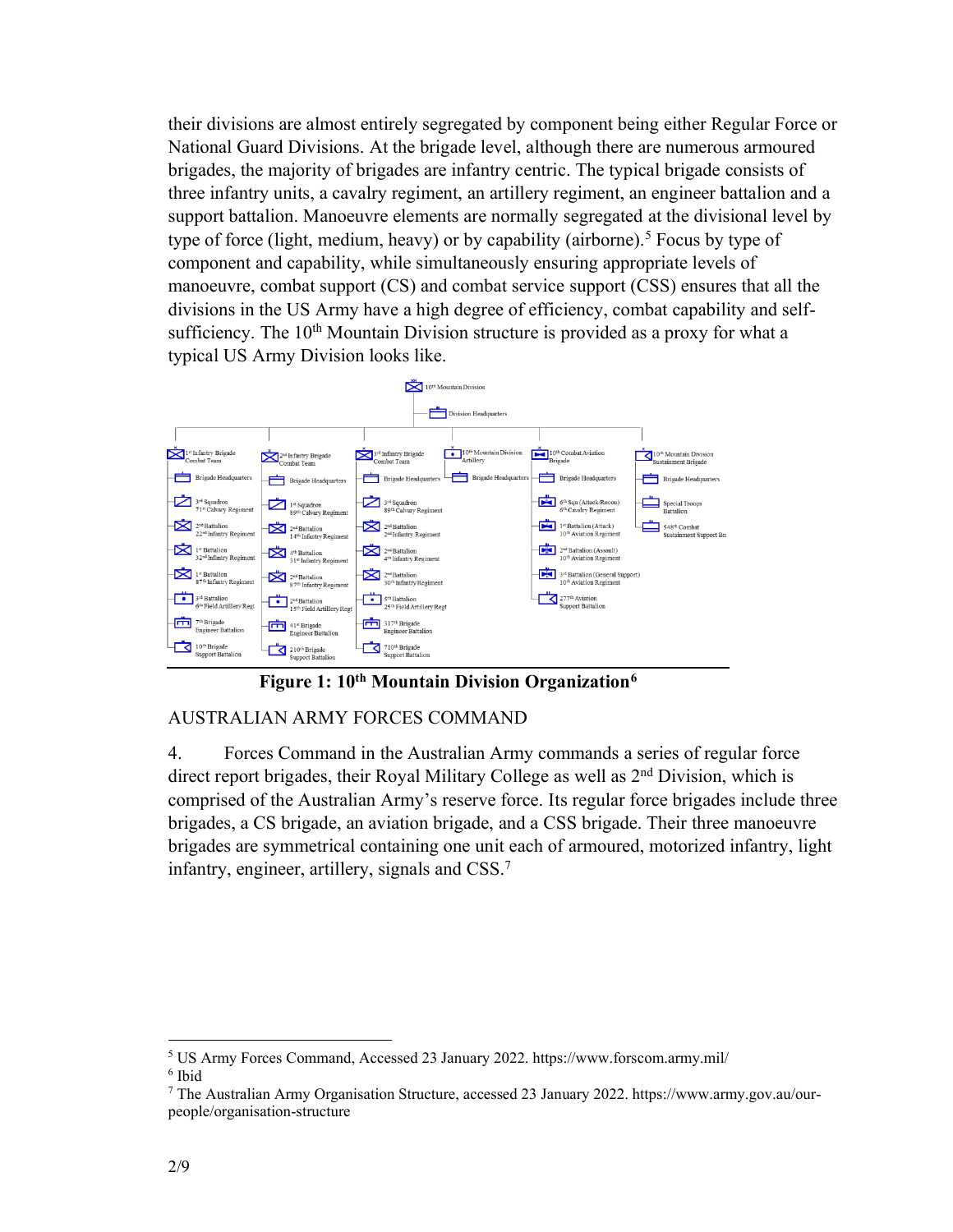| $\sim$<br>Forces Command |                                             |                  |                                                    |                               |                                            |  |                                           |      |                       |  |                                                    |                                           |                               |
|--------------------------|---------------------------------------------|------------------|----------------------------------------------------|-------------------------------|--------------------------------------------|--|-------------------------------------------|------|-----------------------|--|----------------------------------------------------|-------------------------------------------|-------------------------------|
|                          |                                             |                  |                                                    |                               |                                            |  |                                           |      |                       |  |                                                    |                                           |                               |
|                          |                                             |                  |                                                    |                               |                                            |  |                                           |      |                       |  |                                                    |                                           |                               |
|                          | $\sum$ <sup>1"</sup> Brigade                | $3^{st}$ Brigade |                                                    | $\sum$ <sup>7th</sup> Brigade |                                            |  | 6th Combat Support<br>Brigade             |      | 16th Aviation Brigade |  | $17th$ Sustainment<br>Brigade                      | $\sum$ <sub>2<sup>nd</sup></sub> Division | TRG Royal Military<br>College |
| ø                        | 1 Armoured<br>Regiment                      |                  | 2 Calvary Regiment                                 | ø                             | $2/14$ Light Horse<br>Regiment             |  | <b>INT</b> 1 Intelligence                 |      | 1 Aviation Regiment   |  | 145 Signals Squadron                               |                                           |                               |
| ₿                        | 5 Battalion Royal<br>Australian Regiment    | ⊠                | 1 Battalion Royal<br>Australian Regiment           | <u>ক্ষ</u>                    | 6 Battalion Royal<br>Australian Regiment   |  | MP 1 Military Police<br>Battalion         |      | 5 Aviation Regiment   |  | 2 Force Support<br>Battalion (Reserve)             |                                           |                               |
|                          | 7 Battalion Royal<br>Australian Regiment    |                  | 3 Battalion Royal<br>Australian Regiment           | ⊠                             | 8/9 Battalion Royal<br>Australian Regiment |  | 6 Engineer Support<br>Regiment            | न्दा | 6 Aviation Regiment   |  | 9 Force Support<br>Battalion                       |                                           |                               |
| $\bullet$                | 8/12 Regiment Royal<br>Australian Artillery |                  | $\bullet$ 4 Regiment Royal<br>Australian Artillery | $\bullet$                     | 1 Regiment Royal<br>Australian Artillery   |  | EW 7 Signals Regiment                     |      |                       |  | 10 Force Support<br>Battalion                      |                                           |                               |
|                          | 1 Combat Engineer<br>Regiment               |                  | 3 Combat Engineer<br>Regiment                      |                               | 2 Combat Engineer<br>Regiment              |  | 16 Regiment Royal<br>Australian Artillery |      |                       |  | $\frac{1}{\sqrt{2}}$ 1 Close Health<br>Battalion   |                                           |                               |
|                          | 1 Combat Signal<br>Regiment                 |                  | 3 Combat Signals<br>Regiment                       |                               | 7 Combat Signal<br>$R$ egiment             |  | 19 Chief Engineer<br>Works                |      |                       |  | $\frac{1}{\sqrt{2}}$ 2 General Health<br>Battalion |                                           |                               |
|                          | 1 Combat Service<br>Support Battalion       |                  | 3 Combat Service<br>Support Battalion              |                               | 7 Combat Service<br>Support Battalion      |  | 20 Regiment Royal<br>Australian Artillery |      |                       |  | 3 Health Support<br><b>Battalion</b>               |                                           |                               |
|                          |                                             |                  |                                                    |                               |                                            |  |                                           |      |                       |  | $\frac{1}{\sqrt{2}}$ 1 Psychology Unit             |                                           |                               |

**Figure 2.1: Australian Army Forces Command Organization8**

5. The Australian Army's 2nd Division (reserve division) is comprised of five reserve brigades and a training brigade focused on basic and initial training to reserves. Its manoeuvre brigades are themselves comprised of between two to four infantry units, an armoured unit or squadron as well as complements of engineers, signals and CSS units or sub-units $9$ 

6. Forces Command effectively leaves the Australian Army with a regular force division (the direct reports to Force Command) and a reserve division. The regular force division has much more CS and CSS capability, indicative of a need to conduct high intensity combined arms training and combat at higher levels than reserve portion of the military. Segregation by component is leveraged to yield efficiencies.



Figure 2.2: Australian Army 2<sup>nd</sup> Division (Reserve Division) Organization<sup>10</sup>

<sup>8</sup> Ibid

<sup>9</sup> Ibid

<sup>10</sup> The Australian Army Organisation Structure, accessed 23 January 2022[. https://www.army.gov.au/our](https://www.army.gov.au/our-people/organisation-structure)[people/organisation-structure](https://www.army.gov.au/our-people/organisation-structure)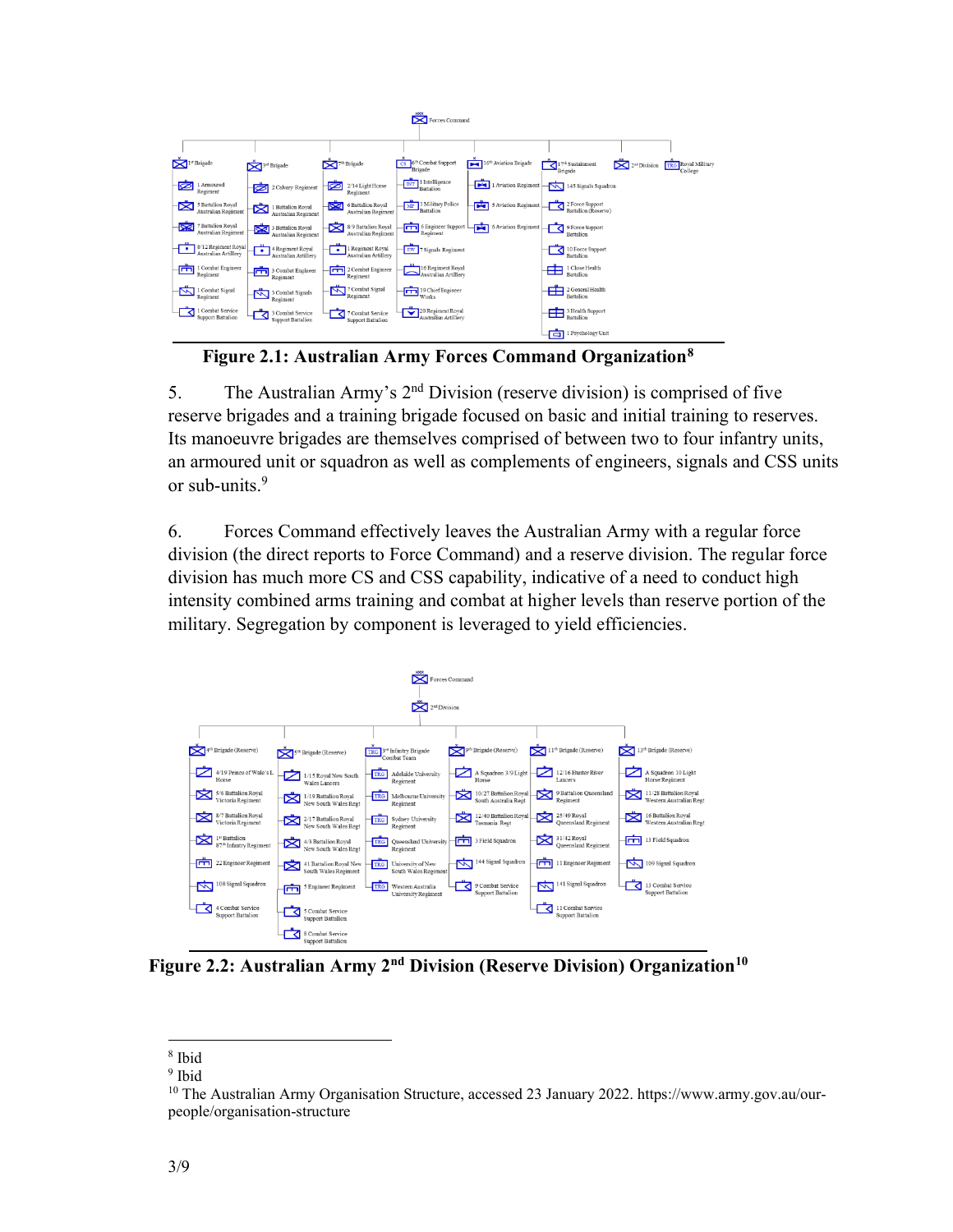#### CURRENT CANADIAN ARMY STRUCTURE

7. The current structure of the CA has four asymmetric divisions organized geographically. While some efficiencies are gained through geographic organization, this model is largely based on the legacy Land Force Area system. Despite the geographic focus, there remains two divisions and several brigades in the CA that are non-contiguous in their subordinate units and formation locations, largely negating advantages of a geographic focus.11 Due to digital advances, the benefits once afforded by geographic grouping are yet further diminished. While the regular force brigades are appropriately scaled, reserve brigades proliferate and command substantially fewer troops. Divisional CS units are concentrated in the smallest division, thereby creating challenges to effectively integrate those forces into training efforts for the majority of the field force. While there is certainly a mixture of Francophones and Anglophones throughout the CA, the vast majority of Francophones are concentrated within a single division. As rates of bilingualism are very low in Canada at approximately 18% maintaining relative segregation by language presents a high degree of efficiency.<sup>12</sup>

8. All four divisions see a mixture of components with regular and reserve force brigades.<sup>13</sup> The fact that other militaries tend not to intermingle regular and reserve components below the divisional level is a highly pragmatic decision and greatly aids efficiency. This is due to the administration and employment of regular and reserve forces being extremely distinct. Differences include unique pay processes, parading requirements, excused duty and training regulations, separate recruitment processes, different medical benefits, separate pension processes, and modified training plans for reserve courses just to name a few of the reserve specific challenges and considerations. Further complicating the matter, all divisions possess Canadian Ranger Patrol Groups that have further distinct employment and sustainment considerations.14

9. Another major portion of the Army is the Canadian Army Doctrine and Training Centre (CADTC). While CADTC's subordinate formation, the Combat Training Centre (CTC), conducts a significant amount of the Army's IT, a substantial portion is conducted at divisional training centres, as well as some primary combat function training and basic level courses being conducted at the brigade or unit levels of the field force. With respect to collective training (CT), CADTC's subordinate formation Canadian Manoeuvre Training Centre (CMTC), plays a significant role, most notably being responsible to deliver MAPLE RESOLVE, an annual brigade level high readiness

<sup>11</sup> Bases and Units Army Command, accessed 23 January 2022. [http://www.army](http://www.army-armee.forces.gc.ca/en/home/bases-units.page)[armee.forces.gc.ca/en/home/bases-units.page](http://www.army-armee.forces.gc.ca/en/home/bases-units.page)

<sup>&</sup>lt;sup>12</sup> Census in Brief. "English-French Bilingualism Reaches New Heights" Canada. Statistics Canada. 31 August 2017.

<sup>13</sup> Bases and Units Army Command, accessed 23 January 2022. [http://www.army](http://www.army-armee.forces.gc.ca/en/home/bases-units.page)[armee.forces.gc.ca/en/home/bases-units.page](http://www.army-armee.forces.gc.ca/en/home/bases-units.page)

 $14$  Ibid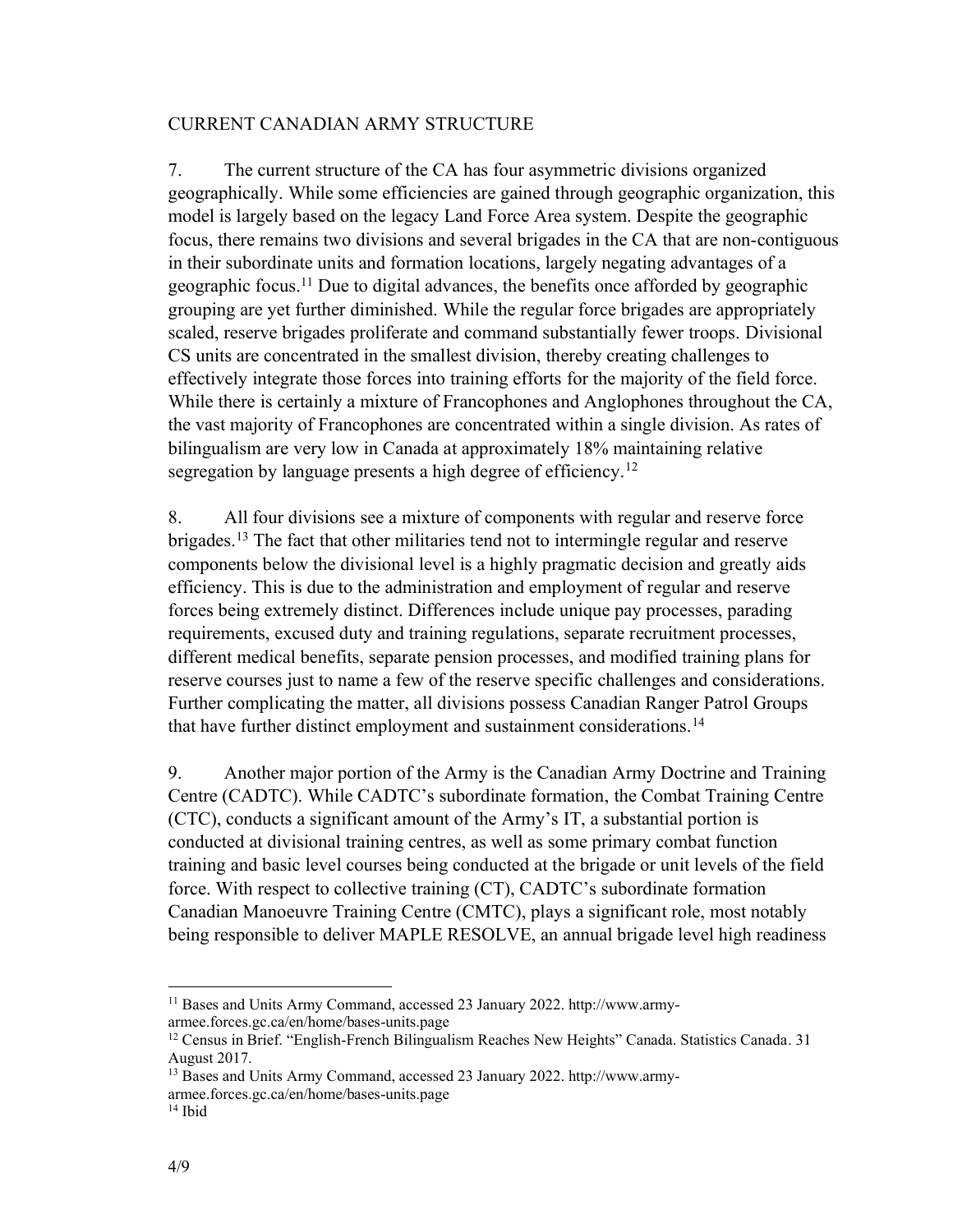exercise.<sup>15</sup> Despite the high level of their training delivery, CMTC requires substantial external resources to deliver these effects and creates competing responsibilities between field force commanders that are already invested in training their subordinates. MAPLE RESOLVE only runs once a year, where equivalent training establishments in the US such as the National Training Center or Joint Readiness Training Centre conduct ten serials of comparable training exercises a year.<sup>16</sup>



**Figure 3.1: Current Canadian Army Structure17**

10. Although currently external to the CA, there is merit in mentioning  $1<sup>st</sup>$  Canadian Division (Cdn Div). While the joint deployable HQ used to be part of the CA, it was moved to Canadian Joint Operations Command (CJOC) in 2015.<sup>18</sup> Tasked with numerous high readiness standby tasks, including non-combatant evacuation operation and humanitarian disaster relief, 1<sup>st</sup> Cdn Div is ostensibly an HO without troops until

 $15$  Ibid

<sup>&</sup>lt;sup>16</sup> Maj John M. Ruths, "Preparing to Succeed at the National Training Centre", Army Sustainment Magazine. 8 July 2014.

<sup>17</sup> Bases and Units Army Command, accessed 23 January 2022. [http://www.army](http://www.army-armee.forces.gc.ca/en/home/bases-units.page)[armee.forces.gc.ca/en/home/bases-units.page](http://www.army-armee.forces.gc.ca/en/home/bases-units.page)

<sup>&</sup>lt;sup>18</sup> Lucy Ellis., "1<sup>st</sup> Candian Division Moves to CJOC" (Government of Canada. National Defence and Canadian Armed Forces) 17 April 2015.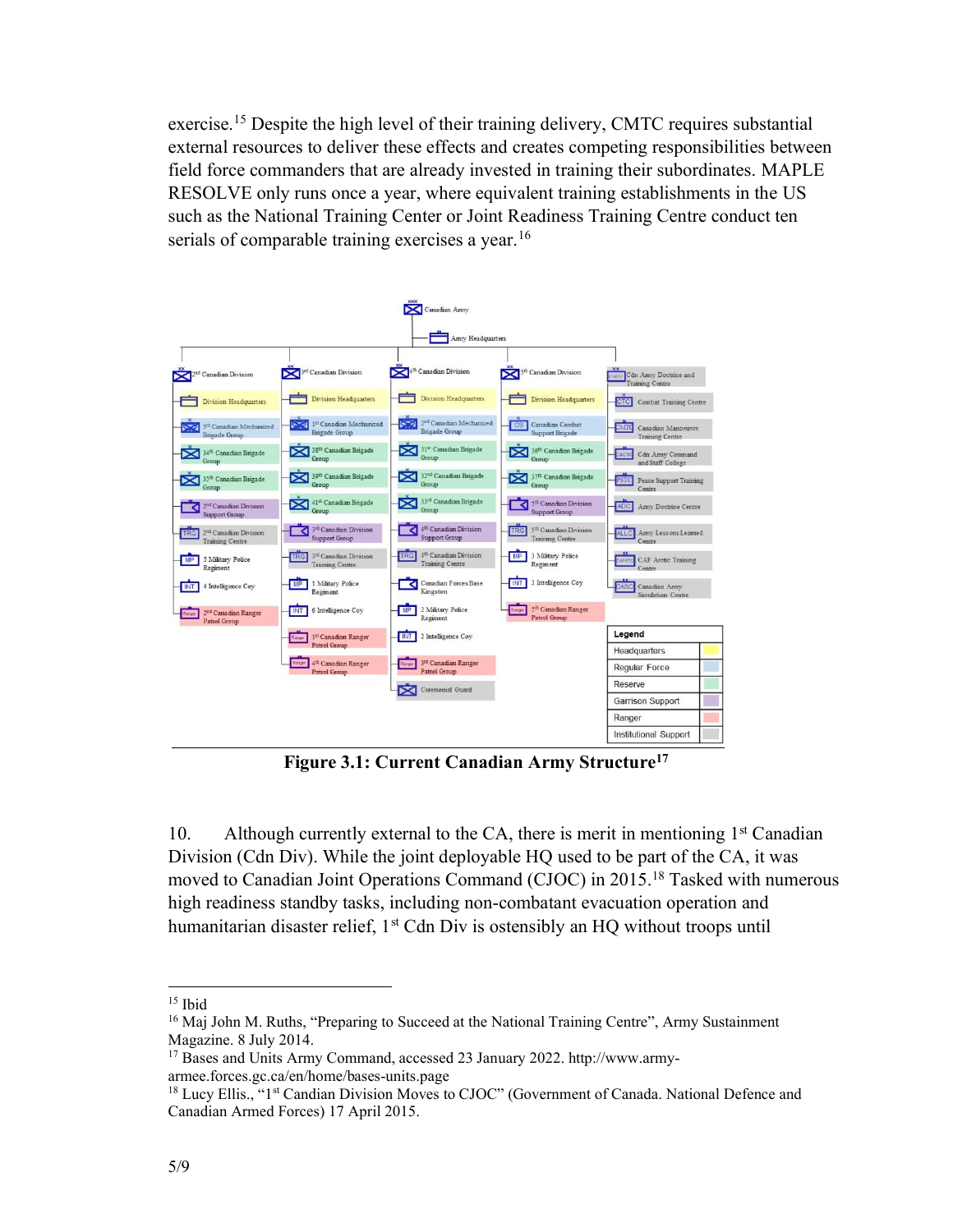activation.<sup>19</sup> As such, the CA has numerous forces that conduct training and maintain high levels of readiness to potentially support  $1<sup>st</sup>$  Cdn Div upon activation. It is also important, to note that the Royal Canadian Air Force maintains a Joint Force Air Component Command in Winnipeg while the Royal Canadian Navy maintains Maritime Component Commands on each coast. <sup>20</sup> These commands maintain command over the majority of deployed air and naval capabilities, rendering 1st Cdn Div a *de facto* landcentric command. As it lacks the personnel, resources, or enablers of a fully staffed divisional headquarters, it is questionable whether or not its current design establishes optimal conditions for success upon potential deployment.

11. The CA has further high readiness responsibilities towards domestic operational response. It not only maintains immediate response units spread across the country, but also provides three headquarters for domestic operations including Joint Task Force West (JTFW) in 3rd Cdn Div, Joint Task Force Central (JTFC) in 4th Cdn Div, and Joint Task Force East (JTFE) in 2<sup>nd</sup> Cdn Div. Both the domestic and expeditionary operational high readiness responsibilities further exacerbate the lack of focus and problem of all CA divisions doing all things leading to redundant efforts.

### **CONCLUSION**

12. The CA structure is comprised of far too many headquarters that simultaneously lack sufficient troops to justify their existence while at the same time, lack the personnel or resources to exercise proper command and control, enable or sustain their subordinate units and formations. The current structure is too complex, leaving the divisions as jacks of all trades, but masters of none. The CA needs to be reorganized along components and functions, while amalgamating headquarters to ensure they are properly resourced, simultaneously increasing their capability while eliminating redundancy. IT and CT responsibilities need to be more clearly delineated, while both domestic and expeditionary high readiness operational tasks need to be better rationalized. Resources that are freed up through reorganization of the CA need to focus on proper resourcing of IT to situate the CA to reconstitute while reducing the frictions created by the continual tasking from the field force to the training establishments.

#### **RECOMMENDATIONS**

13. Having identified inefficiencies in the current structure, and what must be done about it, this paper will now propose with greater specificity a more optimal structure for the CA. The below changes should occur.

<sup>19</sup> 1st Canadian Division Headquarters, accessed 23 January 2022. [https://www.canada.ca/en/department](https://www.canada.ca/en/department-national-defence/services/operations/military-operations/conduct/1-canadian-division.html)[national-defence/services/operations/military-operations/conduct/1-canadian-division.html](https://www.canada.ca/en/department-national-defence/services/operations/military-operations/conduct/1-canadian-division.html)

<sup>&</sup>lt;sup>20</sup> Canadian Joint Operations Command, accessed 23 January 2022. [https://www.canada.ca/en/department](https://www.canada.ca/en/department-national-defence/corporate/organizational-structure/canadian-joint-operations-command.html)[national-defence/corporate/organizational-structure/canadian-joint-operations-command.html](https://www.canada.ca/en/department-national-defence/corporate/organizational-structure/canadian-joint-operations-command.html)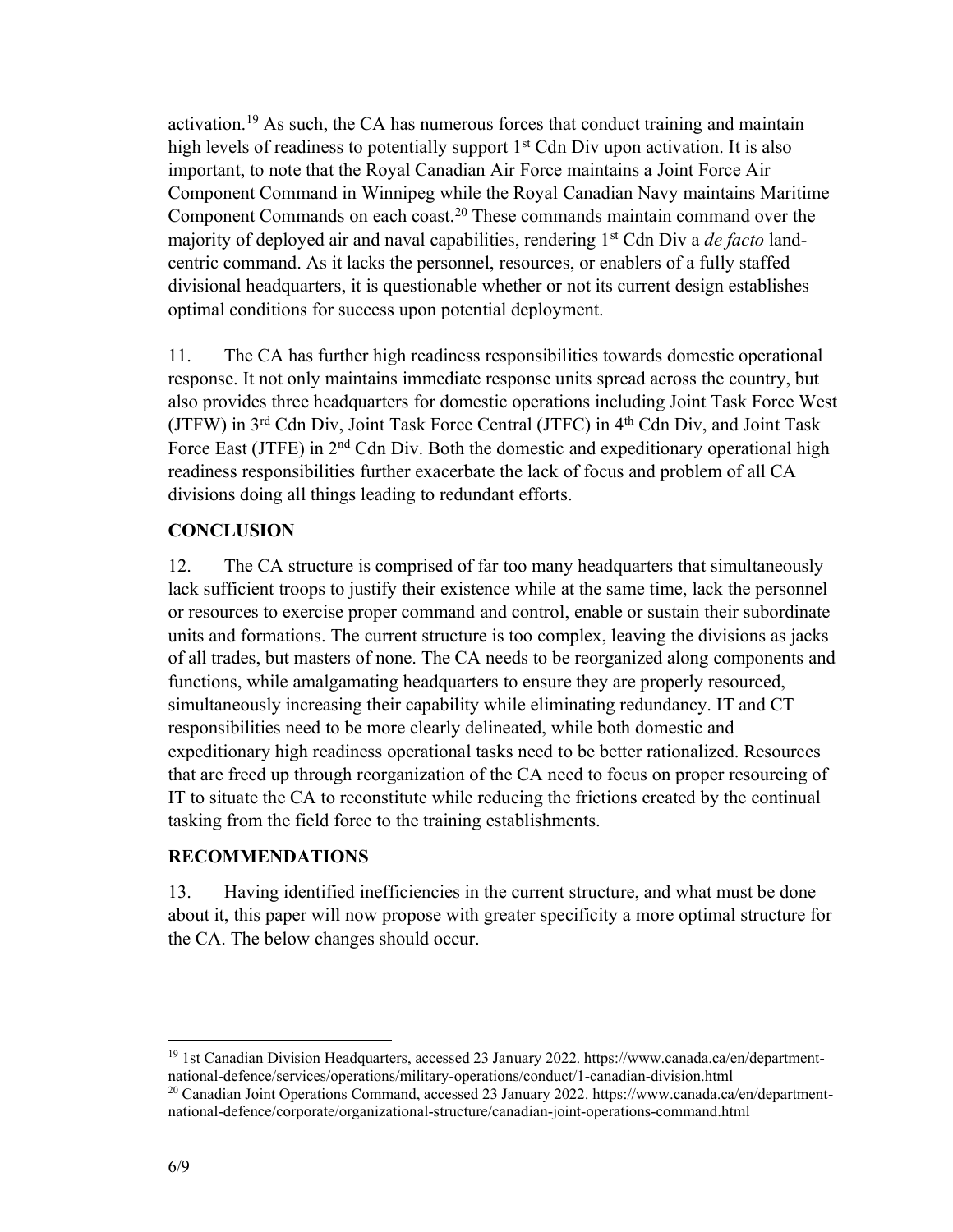

**Figure 3.2: Proposed Optimized Canadian Army Structure**

14. Consolidate four divisions into two with component and functional focus. A regular force division containing the three Canadian Mechanized Brigade Groups (CMBG) and the CS Brigade would focus on force generating for high intensity combat and expeditionary operations while a reserve division would focus on lower level training and domestic focus. Residual personnel from the two defunct headquarters would be used to properly staff these headquarters with excess personnel addressing other staff shortages in the CA. Segregation by component would ensure a concentration of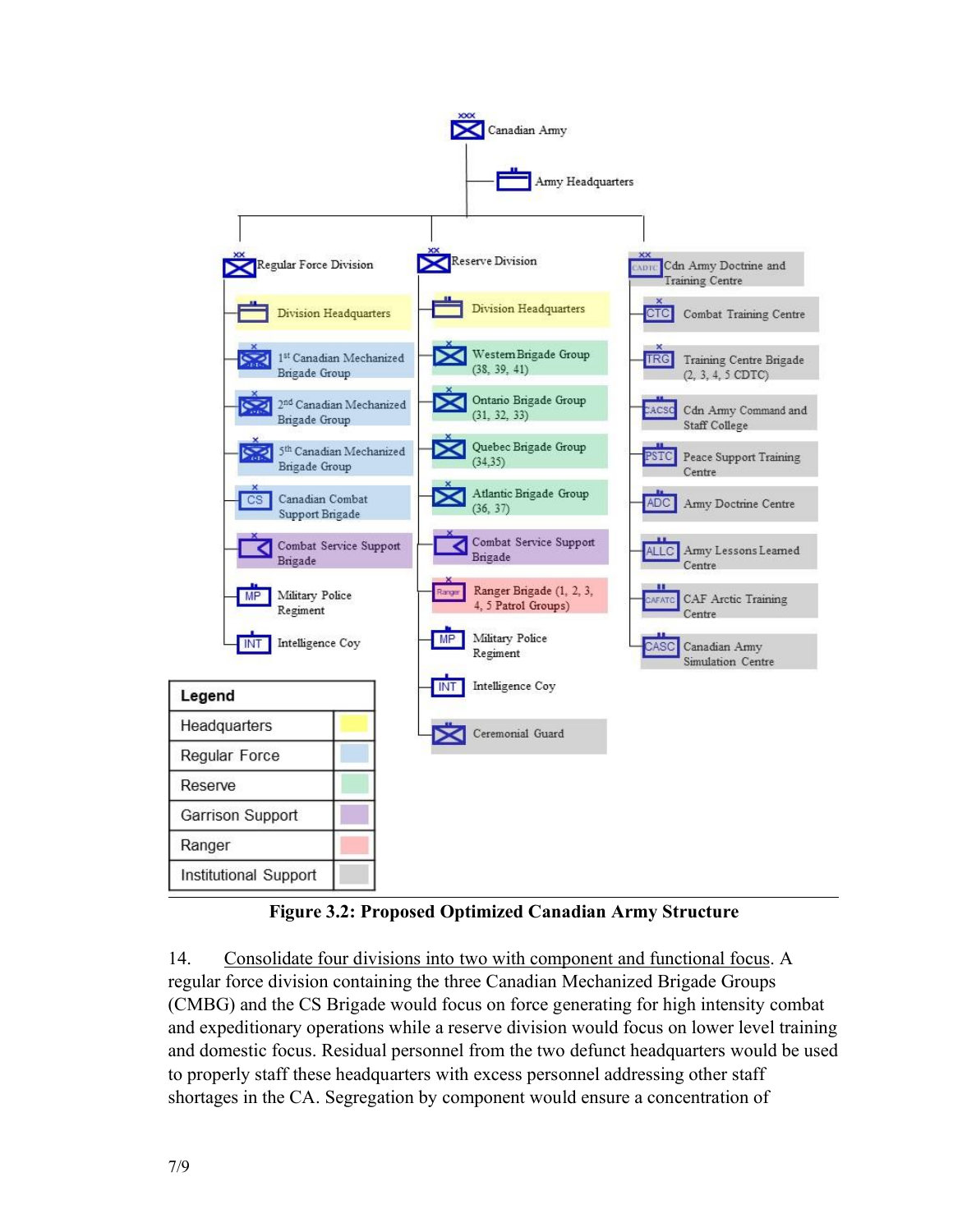component specific expertise resulting in significant economies of effort while creating a strong champion for reserve issues. Each of these headquarters will require substantial bilingual capabilities. While existing infrastructure should be leveraged, selecting locations that balance cost of living, employment opportunities and quality of life should be carefully considered to compliment CA retention goals.

15. Consolidate four divisional support groups and Canadian Forces Base Kingston into two sustainment brigades. Each of the two divisions will require appropriate scaled and tailored CSS formations. As the divisions would be radically different in their composition, their CSS requirements will be radically different with the reserve division having small elements much more geographically dispersed. This is in contrast to the formation sustaining the regular force division that would have forces concentrated in approximately seven locations, but with a much greater amount of equipment. This sustainment brigade would also require more consideration towards force generation for deployed operations. The net result of consolidating five organizations into two would not only see greater efficiency through the elimination of redundant functions, but it would result in greater functional focus and formations that more approximated their equivalents amongst allied armies.

16. Consolidate ten reserve brigades into four. Reserve brigade headquarters should be geographically based and contiguous roughly divided into four regions as follows: Western Canada, Ontario, Quebec, and Atlantic Canada. The remaining headquarters should be moderately expanded while residual personnel are reallocated to other areas of the CA. As infrastructure requirements will be increased for the four remaining but higher staffed headquarters, the consolidation plan should be complimented by the plan to consolidate the divisions, for example if the divisional headquarters currently in Toronto or Montreal were to vacate those facilities, that would present sufficient infrastructure for consolidated the Ontario or Quebec reserve brigades to occupy.

17. Consolidate Canadian Rangers under a single command. Economies of scale would be achieved by pooling the Canadian Ranger Patrols, necessitating the creation of a new ranger headquarters, subordinate to the reserve division, with a strong understanding of their distinct employment and sustainment considerations.

18. Eliminate CMTC. CMTC represents too much overhead for its output. The resources in equipment, money and staff cannot be rationalized with a significantly reduced CA that needs to prioritize IT to reconstitute. Further, with the likely concentration of tanks in 1 CMBG, the CA's focus on combat team attacks will be greatly reduced for 2 CMBG and 5 CMBG, reducing the need to train the open terrain offered in Wainwright. With divisional headquarters that are properly staffed, the divisions can serve their function of executing required CT for their formations.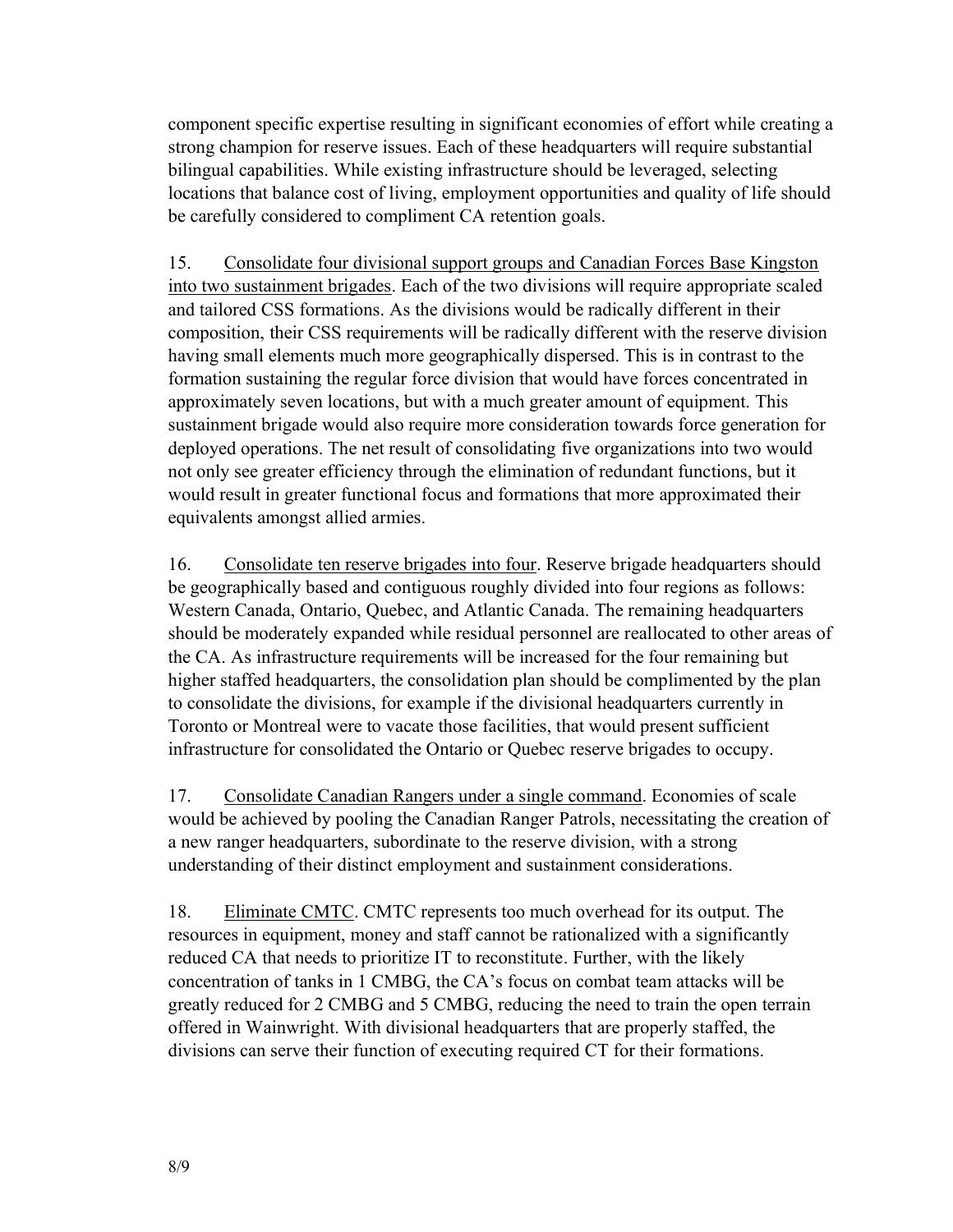19. Return 1st Cdn Div functions and personnel to the CA. An expanded regular force joint division will have sufficient staff to meet the current force generation responsibilities of 1<sup>st</sup> Cdn Div while Commander CJOC can remain the force employer upon activation. This would also help enable an operational focus for the regular force division.

20. Consolidate JTFW, JTFC, and JTFE under the expanded reserve division. As the changes to the divisional structure will disrupt these commands, the new commander of the reserve division will be best positioned to respond to requests for assistance with disasters and critical incidents with their forces dispersed throughout the country. The consolidation of these commands will also create staff efficiencies. Placing this responsibility under the reserve division, will also enable a greater role for reserve forces in domestic response, better leveraging their flexibility much like what is seen with the National Guard in the United States, thereby mitigating the disruption of things link Operation LENTUS on the Regular Force.

21. Move divisional training centres to CADTC. Just as with concentrating reserves and regular forces under one command, there are also major efficiencies to be gained by placing all the schools under a single command. Primary combat function courses that are traditionally run through units or reserve brigade "battle schools" would remain the responsibility of the field force, but all other IT would be concentrated in a command that was focused on this type of training allowing the field force to better focus on CT and force generation. The inclusion of the training centres under CADTC will enable greater flexibility in training delivery thereby increasing efficiency in the individual training system.

22. Properly resource IT. There are challenges created by the significant shortage of personnel, equipment and vehicles possessed by the various schools which results in the continuous transfer of these items between the field force and the various schools. This requires significant staff effort to plan, creates pressures and shortages amongst the field force and adversely impacts the quality of life of personnel tasked away from their families adding to retention issues. As IT will be hugely important as the CA attempts to reconstitute, this issue will only worsen if not addressed through improved resourcing of training establishments. Consequently, it is essential that personnel, vehicles and equipment freed up by moving towards a more optimized structure be given first and foremost to the training establishments.

23. Consolidate gains. While the bold changes outlined above are substantial and would drastically focus and streamline the CA, enhancing structural efficiency to meet the threats of the future should be a continuous process. After the changes herein, are realized, ensuring units are optimized, particularly as new technologies are being fielded will be essential for the CA.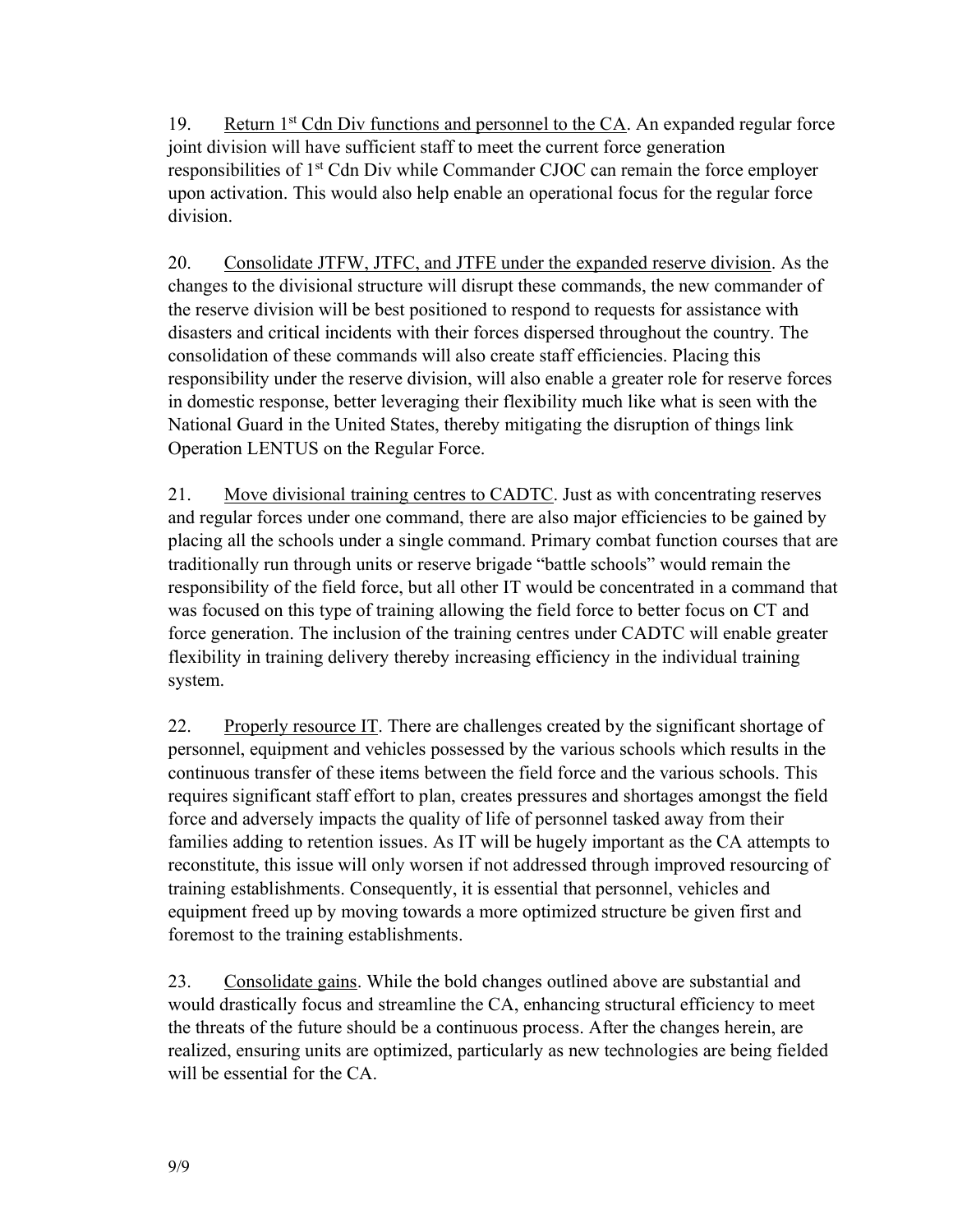#### **BIBLIOGRAPHY**

- Canada. Department of National Defence*.* "Advancing With Purpose: The Canadian Army Modernization Strategy." Fourth Edition. HQ, Canadian Army, Ottawa Ontario, December 2020. https://www.canada.ca/en/army/services/for-thesoldier/canadian-army-modernization-strategy.html
- Canada. Department of National Defence*.* Bases and Units Army Command, accessed 23 January 2022.<http://www.army-armee.forces.gc.ca/en/home/bases-units.page>
- Canada. Department of National Defence*.* Canadian Joint Operations Command, accessed 23 January 2022. [https://www.canada.ca/en/department-national](https://www.canada.ca/en/department-national-defence/corporate/organizational-structure/canadian-joint-operations-command.html)[defence/corporate/organizational-structure/canadian-joint-operations](https://www.canada.ca/en/department-national-defence/corporate/organizational-structure/canadian-joint-operations-command.html)[command.html](https://www.canada.ca/en/department-national-defence/corporate/organizational-structure/canadian-joint-operations-command.html)
- Census in Brief. "English-French Bilingualism Reaches New Heights." (Canada. Statistics Canada) 31 August 2017: https://www12.statcan.gc.ca/censusrecensement/2016/as-sa/98-200-x/2016009/98-200-x2016009-eng.cfm
- Canada. Department of National Defence*.* "Close Engagement, Land Power in an Age of Uncertainty: Evolving Adaptive Dispersed Operations." Canadian Army Land Warfare Centre. Kingston, Ontario, December 2019. http://www.armyarmee.forces.gc.ca/assets/ARMY\_Internet/docs/en/close-engagement.pdf
- Canada. Department of National Defence*.* Ellis, Lucy. "1st Canadian Division Moves to CJOC.", Government of Canada. National Defence and Canadian Armed Forces. 17 April 2015.
- "Force 2025." Canadian Army video, 7:36. Accessed 23 January 2022.
- JCSP Research Topic List, Canadian Forces College 2021/2022.
- Keess, Captain John H., "Canadian Expeditionary Brigade Groups: A Proposal for Reforming Canadian Mechanized Brigade Groups." Canadian Army Journal Volume 17.1, National Defence, Canadian Army, 2016. https://publications.gc.ca/collections/collection\_2017/mdn-dnd/D12-11-17-1 eng.pdf
- Peterson, Lieutenant-Colonel Cole F., "Transforming the Army for Force 2025," Canadian Army Journal Volume 19.1, National Defence, Canadian Army, 2021. http://www.armee.forces.gc.ca/assets/ARMY\_Internet/docs/en/canadian-armyjournal/caj-19-1-en.pdf
- Ruths, Maj John M. "Preparing to Succeed at the National Training Centre." *Army Sustainment Magazine.* 8 July 2014.